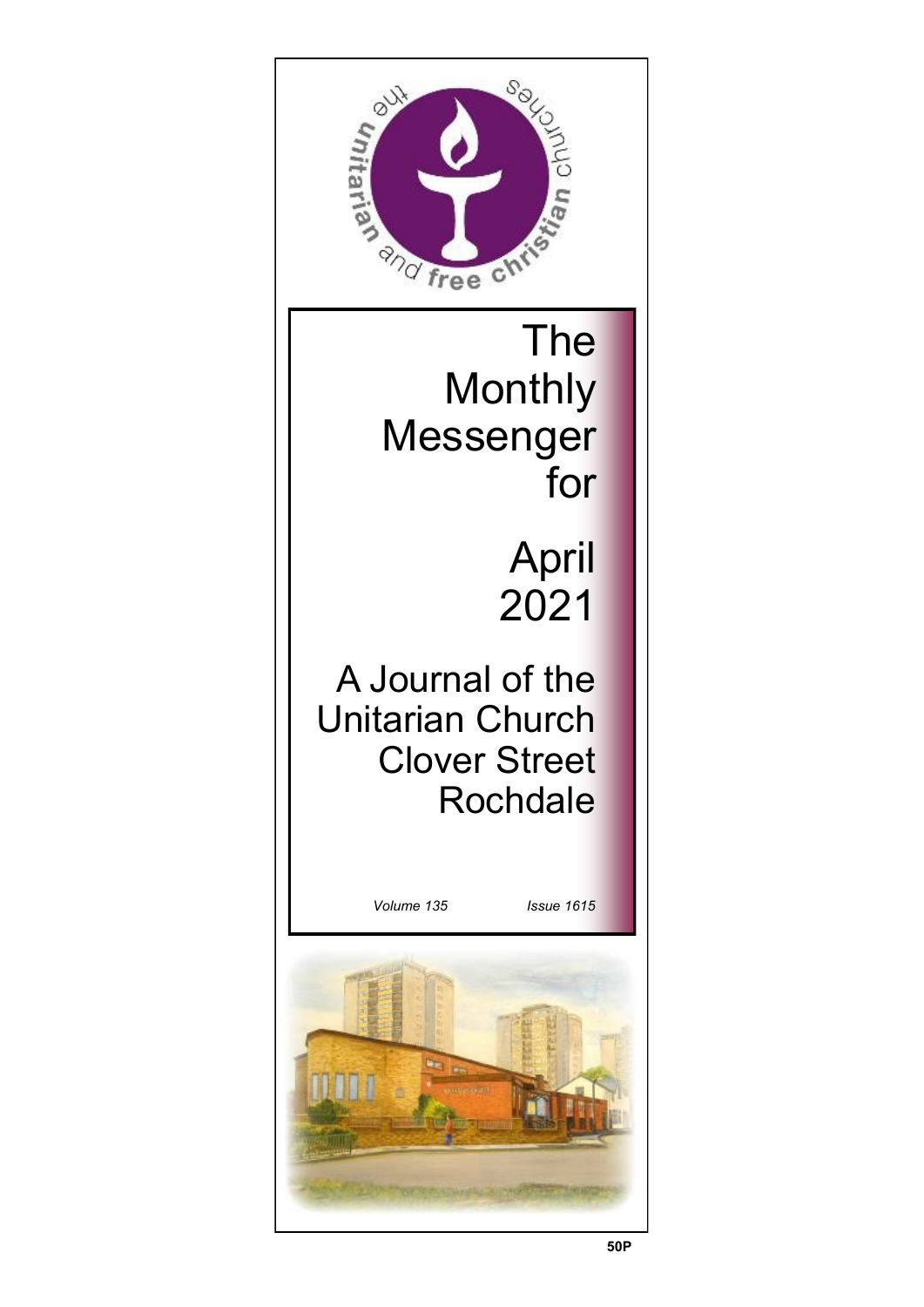#### **PASTORAL TEAM**

Initial Contact & Co-ordinator - Joyce Ashworth Members - Abi Elliott-McGuffie, Dorothy Jones, Helen Illingworth & Margaret Salt

#### **CHURCH COUNCIL**

**Chairperson** – Diane Bennett

**Treasurer** – John Illingworth

**Church Admin Assistant** – Paul Hubbard

Council Members - Joyce Ashworth, Helen Illingworth, Dorothy Jones, John & Edna Wood

#### **ENVELOPE SECRETARIES**

Margaret Shore & John Illingworth

#### **PULPIT & LETTINGS' SECRETARY**

Paul Hubbard

#### **FLOWER FUND SECRETARIES**

Edna & John Wood 53 Links View, Rochdale OL11 4DD

#### **SAFEGUARDING TEAM**

Co-ordinator - Joyce Ashworth Member - Helen Illingworth

#### **PUBLICITY TEAM**

**Messenger Notices** Joyce Ashworth & Helen Illingworth

**Messenger Publication and Distribution** Paul Hubbard

> **Website Manager**  Diane Bennett

#### **CONTACT DETAILS**

**Paul Hubbard** Tel 07884 123 169 Email: rochdaleunitarian@outlook.com

**Joyce Ashworth** Tel: 01706 659294 Email: joyce.ashworth9@gmail.com

**Diane Bennett** Tel: 01706 371518 Email: diane119@hotmail.com

**Helen & John Illingworth** Tel: 01706 649015 Email: helen@illingworth.org.uk Email: john@illingworth.org.uk

**Margaret Salt** Tel: 01706 852575

**Margaret Shore** Tel: 01706 360883

**John & Edna Wood** Tel 01706 645252 Email: jonwud@tiscali.co.uk

**CHURCH TELEPHONE - 01706 648461**



### BE LIKE A FLOWER

Be like a flower. Its stem stands strong, yet it allows itself to bend with the wind. It never tries to impress you, nor is it concerned with whether you like it or not. It simply gets on being itself. And in being itself, you can't help but admire it. David Hamilton

#### FLOWER FUND

Over the last twelve months we realise there has been a disruption to the normal calendar for donations to the Flower Fund. We are grateful for the donations we have received which were used for the flowers displayed on the three occasions when we were able to hold a service last year.

From Easter Sunday we are planning to hold services again on a regular basis, hopefully resuming weekly services from mid August. In the meantime, if you would like to contribute to the Flower Fund your donation would be very much appreciated. Until weekly services recommence it won't be possible to designate a particular Sunday but John and Edna would be delighted to receive donations and can allocate the month of your choice.

For the two services in April the flowers have been donated by:

> **Elaine Whyment** In memory of Mum and Dad

**Kathryn, Peter and Tom Harforth** In memory of Margaret and Geoffrey Jackson

## **100 CLUB WINNERS**

## **MARCH 2021**

| 1st             | 76 | Kate Salt         |
|-----------------|----|-------------------|
| 2 <sub>nd</sub> | 91 | Elaine Schofield  |
| 3rd             | 35 | Peter Illingworth |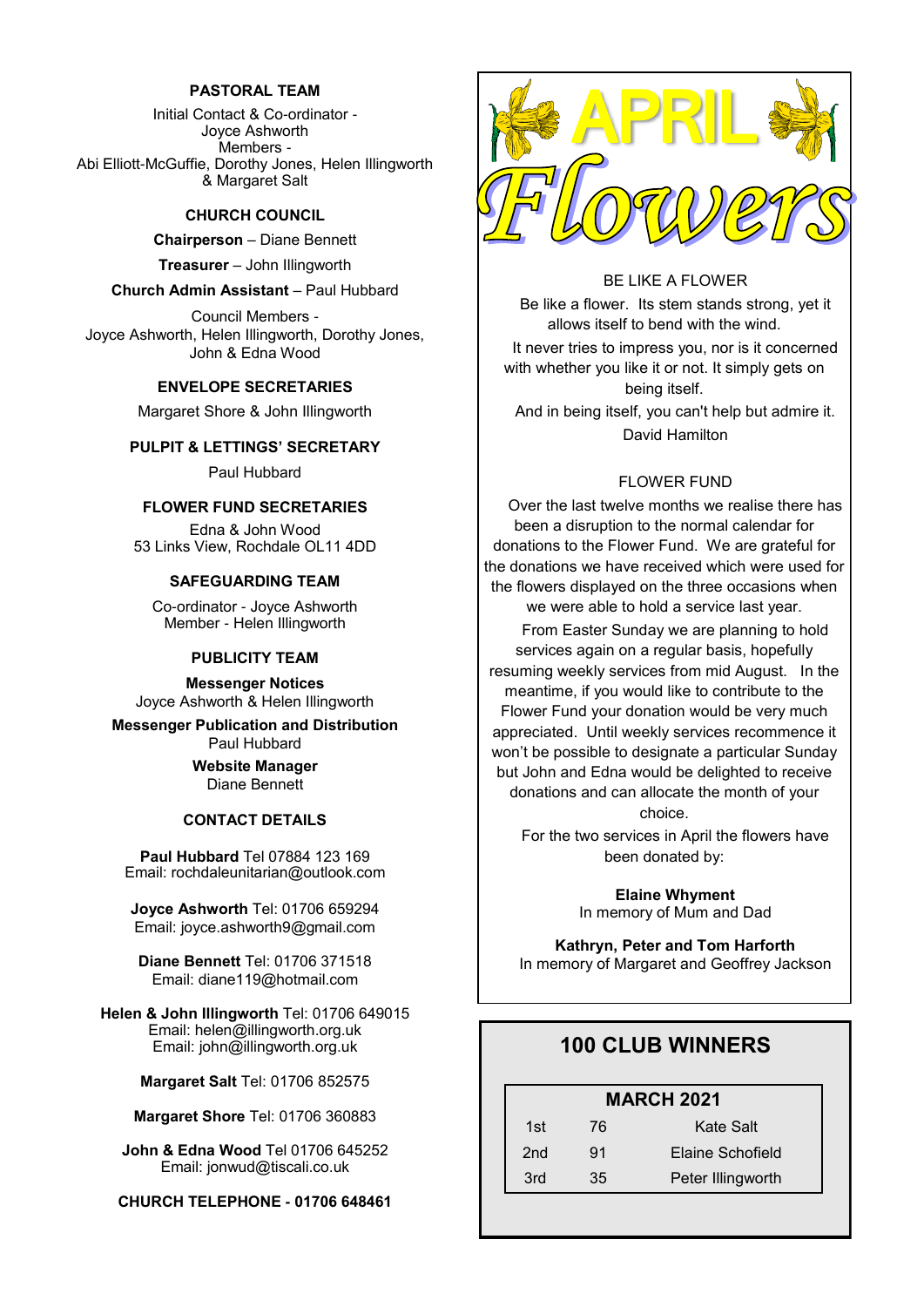"Spring has Sprung", as the saying goes, or at least my garden has! I've got



shoots and buds springing up all over the place, and not being a diligent green-fingered fellow (if that's a phrase I am allowed to use in a church publication) I must admit to not knowing what half of it is — exciting times!

But on to the important stuff, this Messenger is packed full of important dates for your diaries, and announcements of special events. So full in fact that we've had to include some inserts (don't lose them!).

See the centrefold for updates in brief and the back page for the resurrected calendar. A very Happy Easter to you all — stay safe, and eat chocolate !

## **NORISHING THE BODY...**<br>CREAMY SCRAMBLED EGGS WITH SMOKED **ORISHING THE BODY...** Joyce Ashworth

# **SALMON & BUTTERED CRUMPETS**

Whether you need a solid start to the day or a simple, light lunch, this delicious snack is just the ticket! I think crumpets are a northern thing - they need to be warm with plenty of butter.

(For 2 servings) 4 crumpets 25 g butter 100 g smoked salmon A few fresh chives 4 eggs 25 ml double cream



salt & freshly ground pepper

Toast crumpets, spread with half the butter - set aside and keep warm.

Tear salmon into strips. Chop chives.

Whisk eggs and cream lightly and season with salt and pepper.

Gently melt remaining butter in a frying pan over medium heat and stir in egg mixture with a spatula. Cook no more than 2 mins, stirring gently until lightly set.

Top eggs with chives and serve with the salmon and warm crumpets.

That's the body taken care of - now for the Spirit:

This simple prescription for effective living comes from the ancient Chinese text - the Tao-Te-Ching:

I have three treasures: The first is love; The second is never too much; The third is never try to be first in the world.

Through love, one has courage; In moderation, one has strength; In never trying to the first, One gives one's talents time to mature.

These were the opening words used at Shirley Connolly's funeral service. The eulogy is on pg 8.



Months ago, under all the noise and crisscross of commerce and traffic and endless buzz in the human hive, as we were all trying to keep up and get ahead, somewhere in the middle of China, in the silent microscopic fabric that no one could see, a miniscule atom shifted under all our noise to link in a dark way with its surrounding atoms—and the coronavirus was born. Now, the silent germ is infecting the world and challenging us to spread our care and goodwill as quickly and freely in order to survive.

Diane Bennett

This is the hard-to-grasp lesson—at least one of them—that light must move as quickly as dark, that care must move as quickly as disease, that give must move as quickly as take. And nothing less than everything depends on this giving in all directions without hesitation.

No question, it's hard, yet imperative to feed more than the fear. We must become intimate with uncertainty and water our common roots with care. Equally powerful moments in human history have begun with a similar shift of miniscule efforts. Consider Gandhi's first steps alone on his march to the sea, Rosa Parks quietly and steadfastly keeping her seat on that bus, Nelson Mandela singing while being beaten on Robben Island where no one could hear, or Clara Barton stitching the wounds of a Civil War soldier into the night long before she was visited with the vision of the Red Cross.

Since the beginning, light has met dark, not in a battle of good and evil, but in the torque of life-force that keeps the Universe going. And so, love must move as quickly as fear. It is no accident that we are being forced to be still, as there has never been anywhere to run, though we have run for centuries.

The times are hard and unexpected. They always are. But the river of being that carries us is always life-giving, if we can reach it. This, as ever, requires diving where we are, not running from what is. We must be brave and must beware, mostly of ourselves. For the mind is like a spider. It will weave many webs. But the heart is like an arrow of light. It will pierce a hole in the dark that life will fill. Along the way, we stumble in the dark. Our fierce and tender honesty and love, the lamp we swing between us.

Many blessings, Mark Nepo

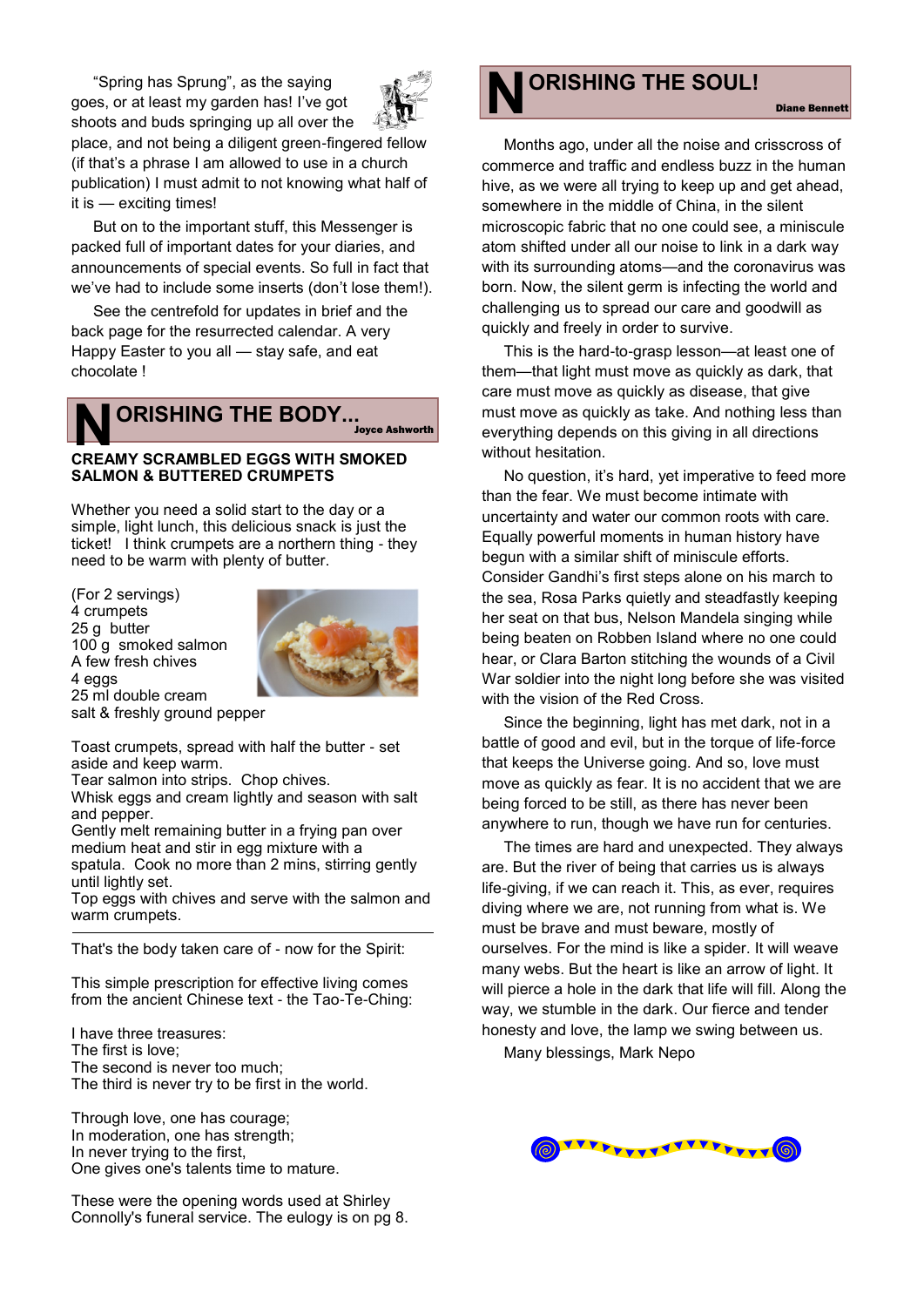## **CLOVER STREET NEWS & EVENTS**

## **A Re-opening Service for Easter!**

We are pleased to announce that the first service of worship back in our building on Clover Street is scheduled to take place on Easter Sunday 4th April.



If the Government's roadmap for easing of lockdown restrictions continues, then we plan to hold services in the building once per month, increasing to once a fortnight from the beginning of May. Hopefully, from the end of August onwards we will be able to hold services at church on a weekly basis once more.

Of course, this is subject to the circumstances and restrictions in place as 2021 unfolds, but there is light at the end of the tunnel!

Future events and dates will be published in the Messenger and our bi-weekly newsletter, so watch this space.

## **GA Meetings 2021**

As noted last issue, Diane Bennett was elected Rochdale delegate for the GA Meetings due to take place online on the 24th March.

You will find enclosed copies of the motions to be debated at this year's GA meetings, as well as indications of how our delegate has been instructed to vote.

## **Women's League Newsletter**

Also enclosed is a copy of a letter from the national Women's League President, our very own Joyce Ashworth, with important news and updates. Chief amongst these is the announcement of the planned AGM and Rally to be held at Great Hucklow 28th and 29th June 2021. So put that in your diaries!

## **Church Calendar**

Finally, on the subject of dates, it is to be hoped that if the lifting of lockdown restrictions continues according to the roadmap issued by the Government, we can start to hold more events and services in church once more. To this end, the editor has started to re-compile the calendar for services and events on the back page of the Messenger.

So keep your eyes peeled each issue for important updates there from now on.

## **UNI-SING!**

Joyce, Anne and I continue to attend Uni-sing! on Saturday afternoons on Zoom where we recently sang a new song written by Lyanne Mitchell, a hymn writer and member of Glasgow Unitarians. Lyanne has written new



words which reflect the current times to the Scottish tune 'Will Ye no Come Back Again'. If you click on the link below you will hear David Kent, also a Unitarian song writer, who has arranged and performed Lyanne's words:

## **[Uni-Sing David Kent](https://uk.video.search.yahoo.com/search/video?fr=mcafee&ei=UTF-8&p=lyanne+mitchell+and+david+kent+strength+and+courage+be+with+you&type=E210GB91082G91369%23id=1&vid=9046a71da8eedd0c645ca4b5e96e1d71&action=click)**

### **Strength and Courage be with you**

We are living through dark days Mourning relative or friend Life has changed in many ways When will isolation end?

Strength and courage be with you Strength and courage be with you You are loved, you're not alone Strength and courage be with you

Lonely folk locked down by walls Zooms can only do so much On-line chats and video calls But how we miss a loving touch!

Strength and courage be with you Strength and courage be with you You are loved, you're not alone Strength and courage be with you



"It's not quite as bad as it looks they're only withholding payment until we publish our expenses."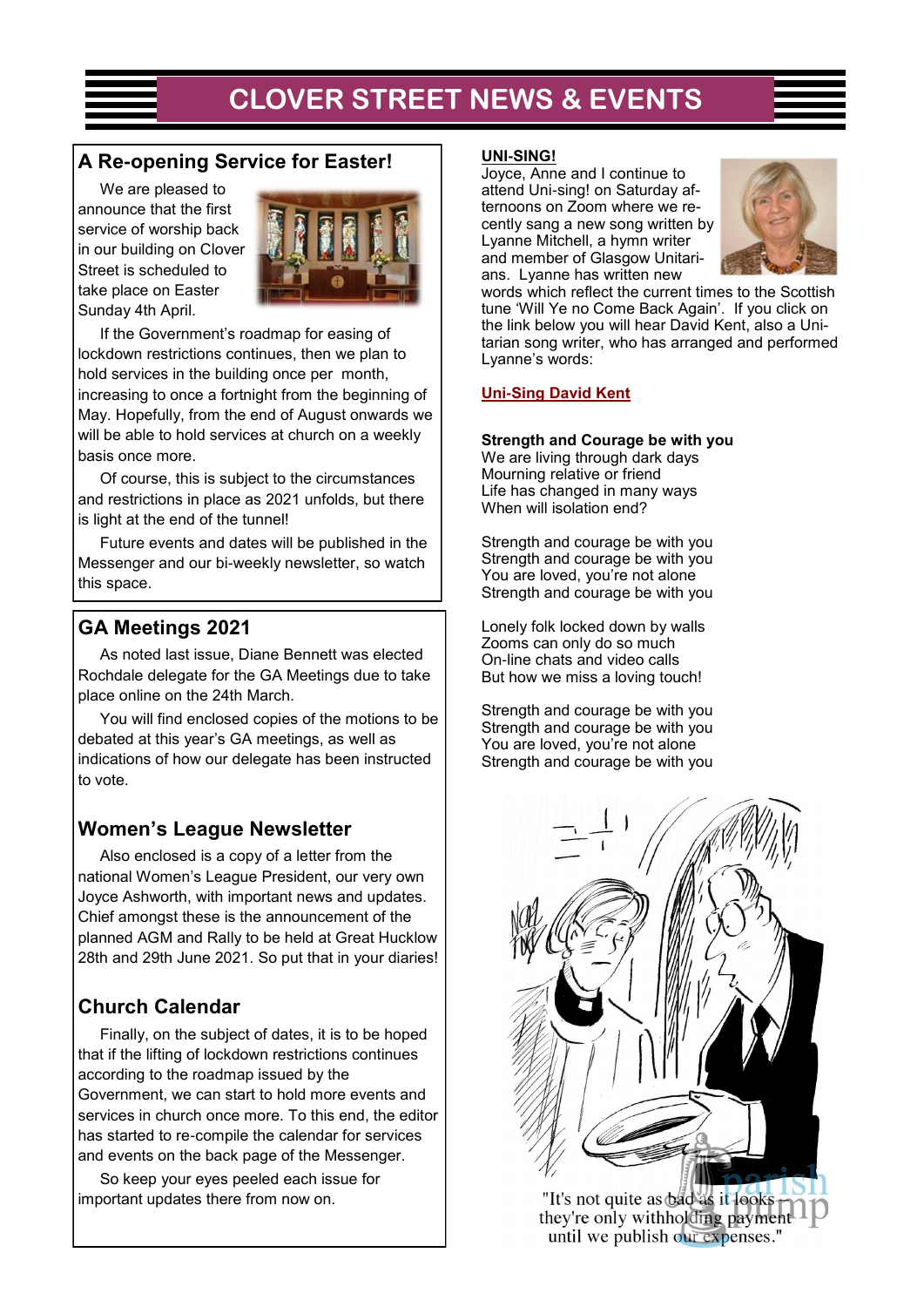## **"ABOUT PEOPLE"**

Warm congratulations to **Diane Bennett** on her recent appointment as a Director of the British & Foreign Unitarian Association. Diane may be the first member from our congregation to hold such an office. The organisation was the major Unitarian body in Britain from 1825. It was founded through an amalgamation of 3 older societies - the Unitarian Book Society for Literature (1791), the Unitarian Fund for Mission Work (1806) and the Unitarian Association for Civil Rights (1818/19). In 1928 it became part of the General Assembly of Unitarian & Free Christian Churches.

Many congratulations to **Brian** and **Lillian Crabtree** who recently celebrated their Diamond Wedding Anniversary. Here they are stood on the steps at Blackwater Street on 25th March 1961.



**The following eulogy was read by Shirley Connolly's son, Philip, during her remembrance service:**

Thank you to the Unitarian church and its members; to her former work colleagues and close friends, Gillian and Joyce and to her other friends gathered here today. How should we remember her?

Shirley got to first base: she had her job, her house, her car, her trips overseas, her piano. She achieved independence.

Shirley got to second base; she was civically minded. She was a dependable officer of the affairs of the church; she featured in local conservation projects; she did voluntary work at the Infirmary; she attended union meetings and was a zealot for the cooperative movement. She formed attachments: to Lancashire, to its countryside and history and above all to Rochdale. Rochdale was never unloved; Shirley loved the town. She achieved interdependence.

Shirley got to third base. She had a family. She had three sons. She still has three sons. She looked after us from 0 to 16 and we organised her dementia care from 70 to 86. It is true to say that it wasn't her aim, but she achieved co-dependency with her sons.

Now Shirley has got to fourth base; she has come

home. She has lived a remarkably unremarkable life. She has been demonstrably undemonstrative. She was memorable even though she couldn't remember much at the end. She will always be in our memories.

As a child I could walk within a radius of 15 minutes from our home in Belfield and visit most of our relatives. There was Shirley's mother Doris, our father's mother Rose Ellen, Doris' half sister Ethel, grandma's niece Betty and her husband Tom, mum's sister Maureen and her husband Bernard. There were even grandma's sisters like Polly. Now they are gone, including Shirley. With her passing, the three of us become the oldest and in some ways only ones left. What we are has changed, but not who we are. I hope like Shirley we will cherish our independence, our interdependence with our community and not hide our co-dependency with each other.

# **MUDDY BOOTS**

#### Helen Illingworth

As you know, from 29th March the rule of six is back which means we can walk together again – hooray! I am planning a local Good Friday walk and weather permitting we will meet at the car park just below Thrum Hall Methodist Church at 10.30 am. The walk will only be about 4 miles but you might want to bring a snack. Please let me know if you want to join us so I can make sure we stick to the rule of six. Thank you.

## **B OOK CIRCLE**

For our April meeting we are discussing the number one Sunday Times bestseller The Midnight Library by Matt Haig. This is from the back cover:



Helen Illingworth

*Between life and death there is a library. When Nora Seed finds* 

*herself in the Midnight Library, she has a chance to make things right. Up until now, her life has been full of misery and regret. She feels she has let everyone down, including herself. But things are about to change.* 

*The books in the Midnight Library enable Nora to live as if she had done things differently. With the help of an old friend, she can now undo every one of her regrets as she tries to work out her perfect life. But things aren't always what she imagined they'd be, and soon her choices place the library and herself in extreme danger. Before time runs out, she must answer the ultimate question: what is the best way to live?*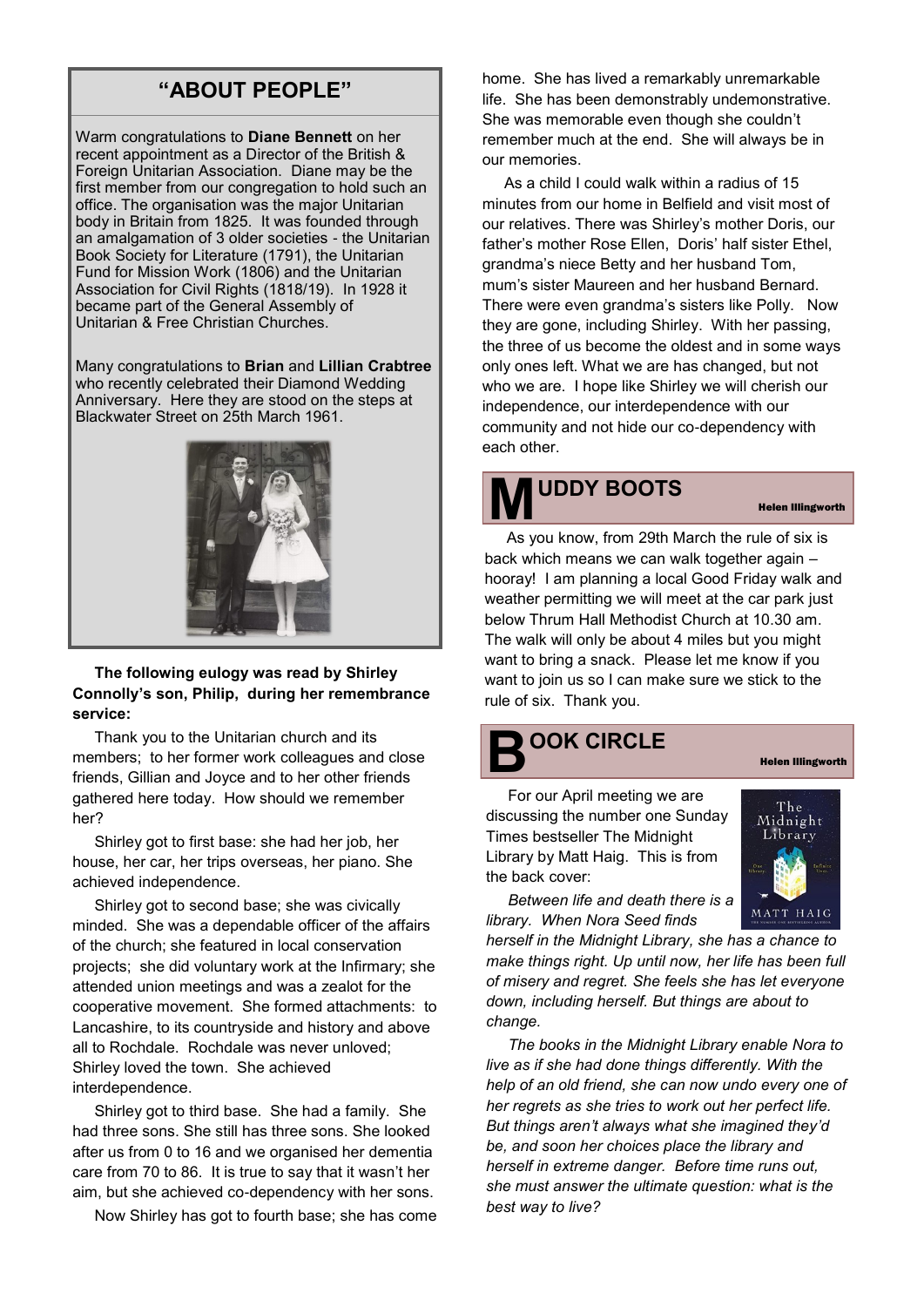## **F ROM THE ARCHIVES**





#### Messenger Archives

Volume 4 Issue 47 - August 1890

Great changes have occurred since the publication of our last edition. The amalgamation with Blackwater Street has taken place at opportune moment, and the harmony which has been displayed shows that the congregations were ready for the change. It is to be hoped that everything will be done to cement the new relationship. As soon as possible there should be a social gathering of the joint congregation, so that we may become better acquainted. The success of this movement, we believe, rests almost entirely up on the confidence which we place in one another. If all throw themselves heart and soul into the scheme and remember that perfect equality is the true basis of brotherhood, the benefit of this union will continually increase.

We have received a number of letters congratulating the congregation upon what has happened. An extract from that of Reverend CT Poynting of Fallowfield expressed, is the sentiment which nearly all contain. 'I rejoice greatly in the action taken Rochdale. It will have greater influence in deepening religious life, than the individual and separate existence of the 2 churches could have. It stands for more spiritually and is surer proof of real progress than the founding of half-a-dozen new congregations.'

Judging from some remarks in the papers there seems to have been the idea Clover Street was a breakaway from Blackwater Street. The Rochdale Observer has taken special care to correct this notion. For the benefit of our readers, we append the following particulars and shall enlarge upon them on a future occasion.

'Blackwater Street Church is the oldest nonconformist and after the Parish Church the oldest place of worship in Rochdale. The congregation was founded by Reverend Robert Bath vicar of Rochdale who with his curate Reverend Zachary Taylor, was ejected from his living in 1662. He preached chiefly at Deepleech Hill, Castleton, until his death in 1674. Services

were also held in private houses and at Chadwick Hall (off Bury Rd near the present cemetery) but the body had a meeting house in 1672, presumably at Lower Gates. The first Blackwater Street chapel was built in 1717 just a century before Clover Street. It was enlarged in 1752 and rebuilt in 1856, extensions having taken place within the last few years. According to Colonel Fishwick's history of the parish of Rochdale there have been 21 ministers only 2 of these have occupied the office for a longer period than the Reverend Thomas Carter the last minister. These are Reverend Joseph Dawson 41 years from 1698-1739 and the Reverend Thomas Threlkeld 28 years 1778-1806. Blackwater Street Church represents the true English Presbyterian descent. The Presbyterian Church in Manchester Road is an outcome of Scotch Presbyterianism which is orthodox, while the English Presbyterians adopting open trusts for their chapels, in the great majority of instances, have become Unitarians affording a remarkable illustration of the tendency of thought, when unrestricted, to approximate to the Unitarian position.

Clover Street church has a much shorter but hardly less remarkable story again illustrating the manner in which a man or bodies of men if unbiased will become Unitarians. Reverend Joseph Cooke, once an itinerary minister of Union Street Wesleyan circuit, founded this second cause. After being expelled from his denomination for heresy, which was never proved, Providence Chapel, High Street, was built for him in 1806 and another at Newchurch, which he carried on with the assistance of Messer's, John Ashworth, James Wilkinson and James Taylor. Mr Cooke died in 1811 and was buried in Providence Chapel. After his death and the appointment of a new preacher, one of the trustees sought to close the exchange of pulpits between Rochdale and Newchurch. He carried his point with the trustees but not with the congregation, nearly the whole of whom immediately withdrew, in consequence of which it became necessary to close the chapel and it was shortly afterwards sold to the Independents. The homeless congregation waited for a time and then built Clover Street Church, which was opened on August 1st, 1818. The congregation knew nothing of Unitarianism or Unitarians, but reasonable study of the bible led them, altogether unaided, to the Unitarian position, they believing at the time that they were the only people in the world holding such views.